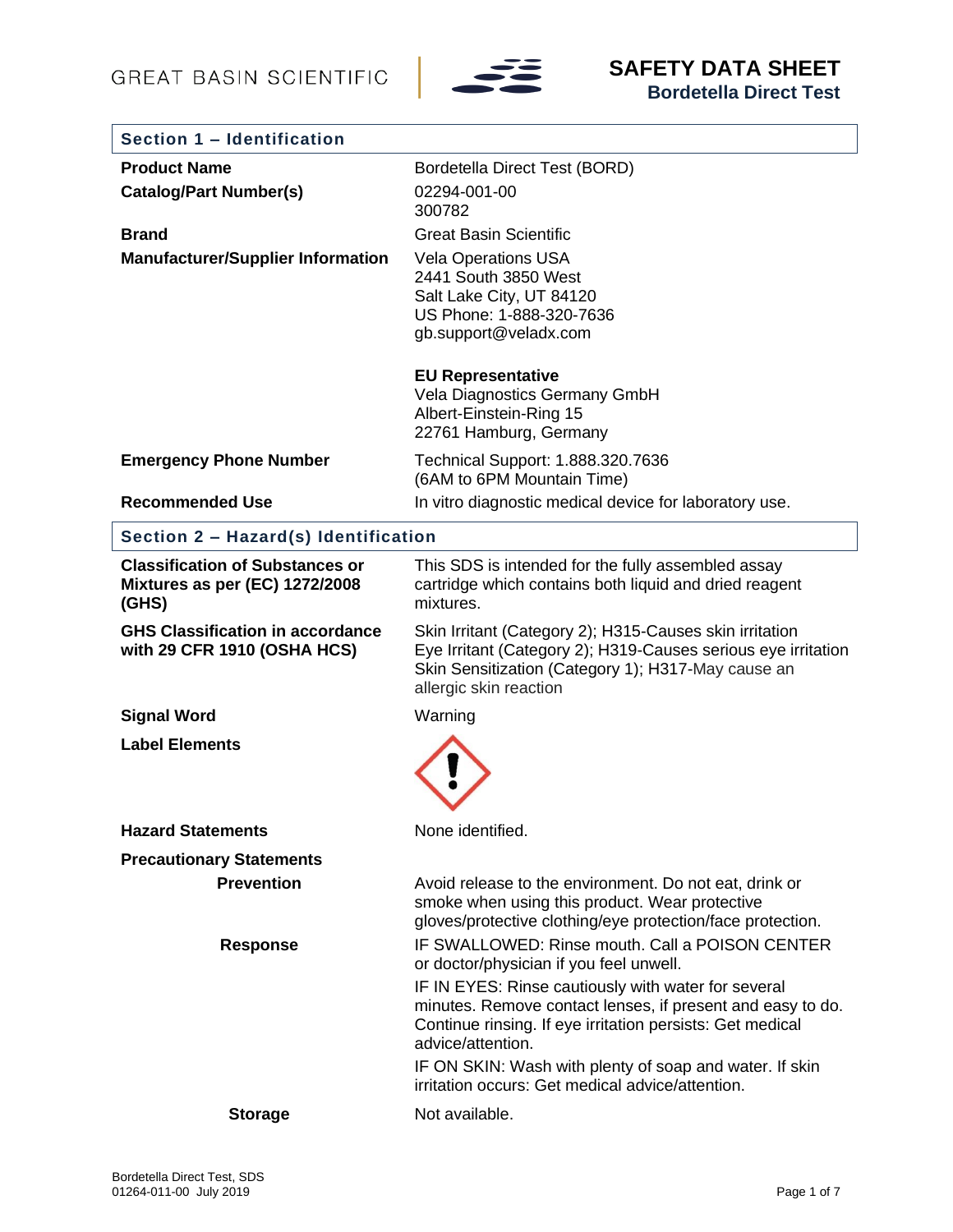

# **SAFETY DATA SHEET Bordetella Direct Test**

**Disposal** Dispose of content and/or container in accordance with local, regional, national, and/or international regulations.

## **Section 3 – Composition/Information on Ingredients**

#### **Mixtures**

| <b>Chemical Name</b>                                                             | <b>Identifiers</b>                           | <b>Concentration</b> | <b>Classifications</b> |
|----------------------------------------------------------------------------------|----------------------------------------------|----------------------|------------------------|
| 5-Chloro-2-methyl-4-isothiazolin-3-one<br>and 2-methyl-2H-isothiazol-3-one (3:1) | CAS-No. 55965-84-9<br>Index No. 613-167-00-5 | $0.01\% - 0.6\%$     | See Section 11         |
| Modified alkyl carboxylate                                                       |                                              | $0.01\% - 0.6\%$     | See Section 11         |

All other components are below reportable levels. The specific chemical identity and/or exact percentage of composition of mixtures has been withheld as a trade secret.

| <b>Section 4 - First Aid Measures</b>                                  |                                                                                                                                                                                                                                                                                                                       |
|------------------------------------------------------------------------|-----------------------------------------------------------------------------------------------------------------------------------------------------------------------------------------------------------------------------------------------------------------------------------------------------------------------|
| <b>Eyes</b>                                                            | First aid is not expected to be necessary if material is used<br>under ordinary conditions and as recommended. May cause<br>eye irritation. IF IN EYES: Immediately rinse with water for<br>2-3 minutes. After initial rinse, if present and possible,<br>remove contact lenses. Continue rinsing. Consult physician. |
| <b>Skin</b>                                                            | First aid is not expected to be necessary if material is used<br>under ordinary conditions and as recommended. May cause<br>skin irritation or rash. IF ON SKIN: Wash affected area with<br>soap and water. Consult physician if irritation or rash<br>persists.                                                      |
| Ingestion                                                              | First aid is not expected to be necessary if material is used<br>under ordinary conditions and as recommended. IF<br>SWALLOWED: Rinse mouth. Call a POISON CENTER or<br>doctor/physician if you feel unwell.                                                                                                          |
| <b>Inhalation</b>                                                      | First aid is not expected to be necessary if material is used<br>under ordinary conditions and as recommended. Move the<br>person to fresh air. If breathing difficulty is observed,<br>consult a physician.                                                                                                          |
| <b>Chronic/Delayed Effects</b>                                         | No information available.                                                                                                                                                                                                                                                                                             |
| <b>Notes for Physician</b>                                             | Treat symptomatically.                                                                                                                                                                                                                                                                                                |
| <b>Section 5-Fire Fighting Measures</b>                                |                                                                                                                                                                                                                                                                                                                       |
| <b>Suitable Extinguishing Media</b>                                    | Water, foam, dry powder or CO <sub>2</sub> are all acceptable                                                                                                                                                                                                                                                         |
| <b>Unsuitable Extinguishing Media</b>                                  | No data available.                                                                                                                                                                                                                                                                                                    |
| <b>Specific Hazard Arising from</b><br><b>Chemical During Fire</b>     | Gases hazardous to health may be formed during<br>combustion of the plastic cartridge components.                                                                                                                                                                                                                     |
| <b>General Fire Hazards</b>                                            | No known unusual fire or explosion hazards.                                                                                                                                                                                                                                                                           |
| <b>Protective Equipment and</b><br><b>Precautions for Firefighters</b> | Wear protective clothing and self-contained breathing<br>apparatus as necessary.                                                                                                                                                                                                                                      |
|                                                                        |                                                                                                                                                                                                                                                                                                                       |

### **Section 6 – Accidental Release Measures**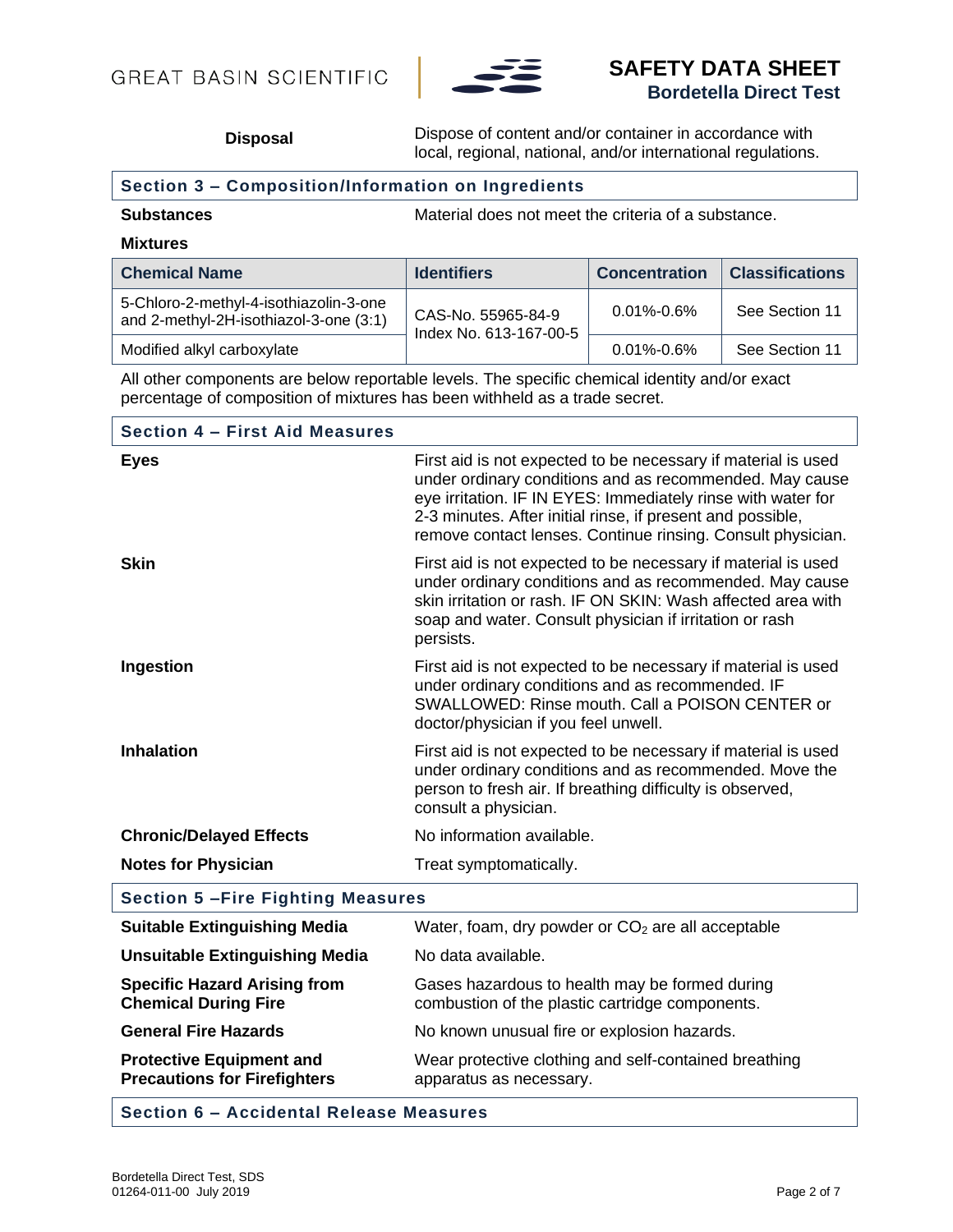

| <b>Spills and Leaks</b>                                  | Wear appropriate protective clothing while handling and<br>during clean-up. In the event of a cartridge leak, absorb any<br>spilled material with an absorbent wipe or absorbent<br>material. Spilled material and damaged cartridge and should<br>be disposed of in accordance with local, State and Federal<br>regulations. Ensure adequate ventilation. Also refer to<br>Section 13 for additional information on disposal<br>considerations. |  |
|----------------------------------------------------------|--------------------------------------------------------------------------------------------------------------------------------------------------------------------------------------------------------------------------------------------------------------------------------------------------------------------------------------------------------------------------------------------------------------------------------------------------|--|
| <b>Emergency Procedures</b>                              | No emergency procedures are expected to be necessary if<br>material is used under ordinary conditions as recommended.                                                                                                                                                                                                                                                                                                                            |  |
| Section 7 - Handling and Storage                         |                                                                                                                                                                                                                                                                                                                                                                                                                                                  |  |
| <b>Precautions for Safe Handling</b>                     | No special handling necessary. Wear appropriate personal<br>protective equipment for the laboratory setting. If cartridge<br>is broken, avoid contact with spilled reagents. Avoid contact<br>with eyes and skin. Avoid ingestion or inhalation. When<br>using, do not eat, drink or smoke.                                                                                                                                                      |  |
| <b>Precautions for Safe Storage</b>                      | Store in accordance with product labeling.                                                                                                                                                                                                                                                                                                                                                                                                       |  |
| <b>Section 8 - Exposure Controls/Personal Protection</b> |                                                                                                                                                                                                                                                                                                                                                                                                                                                  |  |
| <b>Eyes</b>                                              | Use protective eye wear and shield as appropriate. Follow<br>institution's instruction guidelines for handling chemicals.                                                                                                                                                                                                                                                                                                                        |  |
| <b>Skin</b>                                              | Follow institution guidelines for handling chemical in a<br>laboratory setting.                                                                                                                                                                                                                                                                                                                                                                  |  |
| <b>Clothing</b>                                          | Wear appropriate clothing to prevent skin exposure.                                                                                                                                                                                                                                                                                                                                                                                              |  |
| <b>Respirator</b>                                        | None required when used in prescribed manner.                                                                                                                                                                                                                                                                                                                                                                                                    |  |
| <b>Occupational Exposure Limits</b>                      | None identified.                                                                                                                                                                                                                                                                                                                                                                                                                                 |  |
| <b>Engineering Controls</b>                              | None identified.                                                                                                                                                                                                                                                                                                                                                                                                                                 |  |
| Section 9 - Physical and Chemical Properties             |                                                                                                                                                                                                                                                                                                                                                                                                                                                  |  |
| Appearance                                               |                                                                                                                                                                                                                                                                                                                                                                                                                                                  |  |
| Form                                                     | Molded plastic consumable cartridge with multiple liquid<br>filled, foil blister packs attached.                                                                                                                                                                                                                                                                                                                                                 |  |
| <b>Physical State</b>                                    | Solid                                                                                                                                                                                                                                                                                                                                                                                                                                            |  |
| Color                                                    | Black plastic cartridge with opaque silver blister packs<br>attached. Blister packs contain colorless to light<br>amber/brown or light blue clear aqueous solutions.                                                                                                                                                                                                                                                                             |  |
| Odor                                                     | No data available.                                                                                                                                                                                                                                                                                                                                                                                                                               |  |
| <b>Odor Threshold</b>                                    | No data available.                                                                                                                                                                                                                                                                                                                                                                                                                               |  |
| pH                                                       | All cartridge reagents are pH 7.0 - 9.0.                                                                                                                                                                                                                                                                                                                                                                                                         |  |
| <b>Melting Point/Freezing Point</b>                      | No data available.                                                                                                                                                                                                                                                                                                                                                                                                                               |  |
| <b>Initial Boiling Point</b>                             | No data available.                                                                                                                                                                                                                                                                                                                                                                                                                               |  |
| <b>Flash Point</b>                                       | No data available.                                                                                                                                                                                                                                                                                                                                                                                                                               |  |
| <b>Evaporation Rate</b>                                  | No data available.                                                                                                                                                                                                                                                                                                                                                                                                                               |  |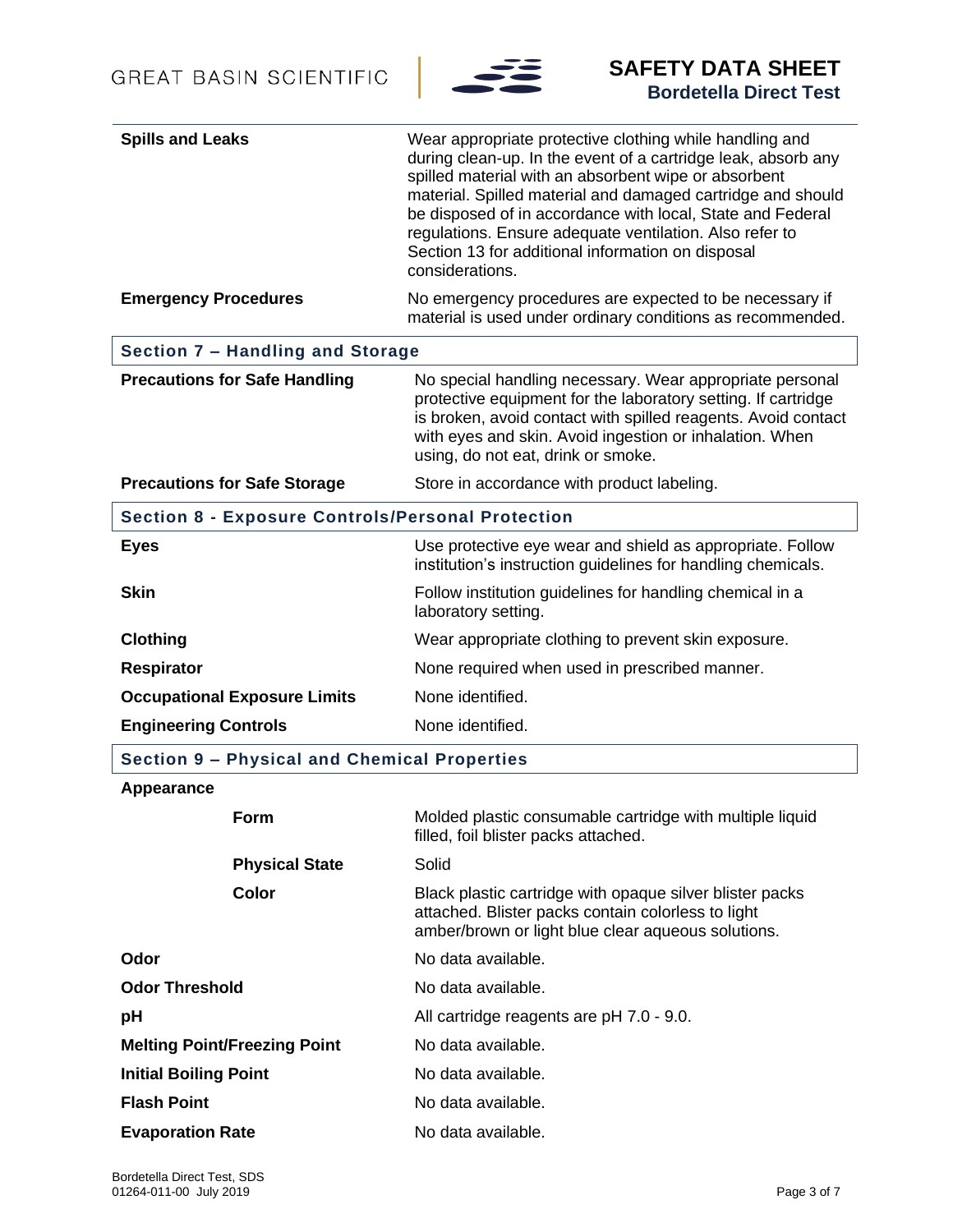

| <b>Flammability (solid/gas)</b>                               | No data available.                                     |
|---------------------------------------------------------------|--------------------------------------------------------|
| <b>Upper/Lower Flammability or</b><br><b>Explosive Limits</b> | No data available.                                     |
| <b>Vapor Pressure</b>                                         | No data available                                      |
| <b>Vapor Density</b>                                          | No data available.                                     |
| <b>Relative Density</b>                                       | No data available.                                     |
| <b>Solubility</b>                                             | All component reagents and mixtures are water soluble. |
| <b>Partition Coefficient</b>                                  | No data available.                                     |
| <b>Auto-ignition Temperature</b>                              | No data available.                                     |
| <b>Decomposition Temperature</b>                              | No data available.                                     |
| <b>Viscosity</b>                                              | No data available.                                     |

# **Section 10 – Stability and Reactivity**

| <b>Chemical Stability</b>                               | The product is stable and non-reactive under specified<br>storage and normal use conditions.                                                                                                                                         |
|---------------------------------------------------------|--------------------------------------------------------------------------------------------------------------------------------------------------------------------------------------------------------------------------------------|
| <b>Conditions to Avoid</b>                              | Store in accordance with package instructions. Burning of<br>cartridge and/or reagents may liberate toxic byproducts.                                                                                                                |
| <b>Incompatibilities with Other</b><br><b>Materials</b> | None identified.                                                                                                                                                                                                                     |
| <b>Hazardous Decomposition</b><br><b>Products</b>       | Burning of cartridge and/or reagents may liberate toxic<br>byproducts. Hazardous decomposition products formed<br>under fire conditions may include: Carbon oxides, Nitrogen<br>oxides (NOx), Sulphur oxides, Hydrogen chloride gas. |
| <b>Hazardous Polymerization</b>                         | Will not occur.                                                                                                                                                                                                                      |
| <b>Possibility of Hazardous Reactions</b>               | None identified.                                                                                                                                                                                                                     |
| <b>Reactivity</b>                                       | No dangerous reactions identified under normal use.                                                                                                                                                                                  |

# **Section 11 – Toxicological Information**

# **Hazardous ingredients according to Regulation (EC) No 1272/2008**

| <b>Chemical</b><br><b>Component</b><br>(Trade Name)            | <b>Identifiers</b>        | <b>Concentration</b><br><b>Limits</b> | <b>Classifications</b>                                                                                                        |
|----------------------------------------------------------------|---------------------------|---------------------------------------|-------------------------------------------------------------------------------------------------------------------------------|
| 5-Chloro-2-methyl-4-<br>isothiazolin-3-one and<br>2-methyl-2H- | CAS-No.<br>55965-84-9     | $>= 0.6\% - 5\%$                      | Acute Tox. 3; Skin Corr. 1B; Skin Sens. 1;<br>Aquatic Acute 1; Aquatic Chronic 1; H301,<br>H331, H311, H314, H317, H400, H410 |
| isothiazol-3-one (3:1)<br>(ProClin <sup>®</sup> 300)           | Index No.<br>613-167-00-5 | $0.06\% - 0.6\%$                      | Skin Irritant. 2, H315; Eye Irritant. 2, H319                                                                                 |
|                                                                |                           | $>= 0.0015%$                          | Skin Sens. 1, H317                                                                                                            |
| Modified alkyl<br>carboxylate                                  |                           | $>= 5\% - < 10\%$                     | Aquatic Chronic 4; H413                                                                                                       |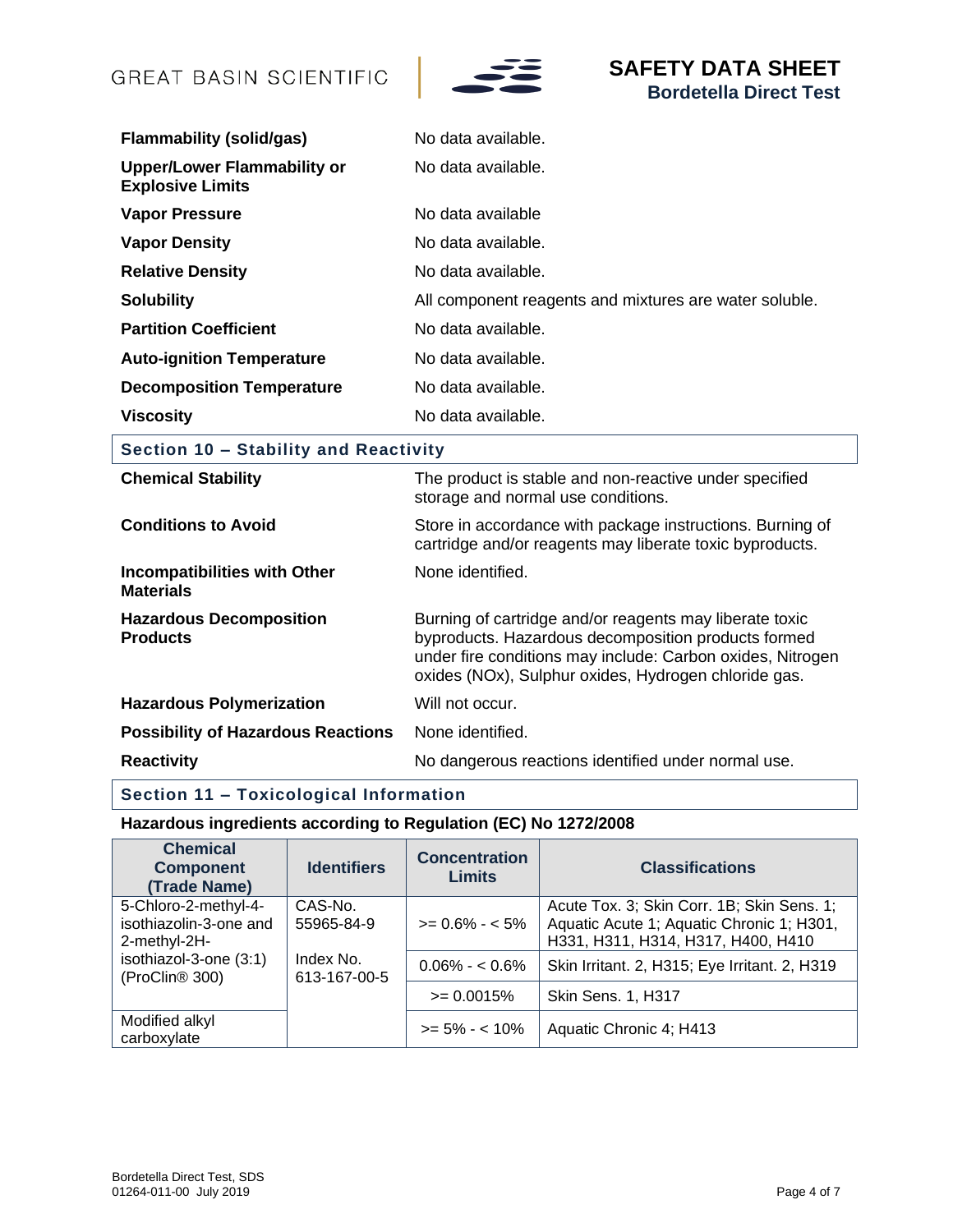

## **Acute Toxicity**

| <b>Chemical Component Name</b><br>(Trade Name)                                                                 | <b>Acute Toxicity</b>                                                                                                                                                                                             |  |
|----------------------------------------------------------------------------------------------------------------|-------------------------------------------------------------------------------------------------------------------------------------------------------------------------------------------------------------------|--|
| 5-Chloro-2-methyl-4-isothiazolin-3-one<br>and 2-methyl-2H-isothiazol-3-one (3:1)<br>(ProClin <sup>®</sup> 300) | LD50 Oral - Rat - 862 mg/kg<br>LD50 Dermal - Rabbit - 2,800 mg/kg                                                                                                                                                 |  |
| <b>Inhalation</b>                                                                                              | No data available.                                                                                                                                                                                                |  |
| <b>Skin Sensitization</b>                                                                                      | <b>Skin Sensitization 1</b>                                                                                                                                                                                       |  |
| <b>Skin Irritation</b>                                                                                         | Skin Irritant 2                                                                                                                                                                                                   |  |
| <b>Eye Damage/ Irritation</b>                                                                                  | Eye Irritant 2                                                                                                                                                                                                    |  |
| <b>Repeat Dose Toxicity</b>                                                                                    | No data available.                                                                                                                                                                                                |  |
| <b>Reproductive and Developmental</b><br><b>Toxicity</b>                                                       | No data available. None of the reagents in the product have<br>been identified as having association with infertility or birth<br>defects.                                                                        |  |
| <b>Mutagenicity and Carcinogenicity</b>                                                                        | No data available. No component of this product at levels<br>greater than or equal to 0.1% is identified as probable,<br>possible, potential, anticipated or confirmed human<br>carcinogen by IARC, NTP, or OSHA. |  |
| Section 12 - Ecological Information                                                                            |                                                                                                                                                                                                                   |  |
| <b>Bioaccumulation Potential</b>                                                                               | No data available                                                                                                                                                                                                 |  |
| <b>Aquatic Toxicity</b>                                                                                        | No data available. Chemical components of the product<br>have known aquatic toxicity at concentrations greater than<br>the concentrations used in this product. See section 11.                                   |  |
| <b>Persistence and Degradability</b>                                                                           | No data available.                                                                                                                                                                                                |  |
| <b>Ecotoxicity Effects</b>                                                                                     | No data available.                                                                                                                                                                                                |  |
| <b>Mobility in Soil</b>                                                                                        | No data available.                                                                                                                                                                                                |  |
| <b>Results of PBT and vPvB</b><br><b>Assessment</b>                                                            | No PBT/vPvB assessment has been conducted.                                                                                                                                                                        |  |
| <b>Other Adverse Effects</b>                                                                                   | No data available.                                                                                                                                                                                                |  |

**Section 13 – Disposal Considerations**

| <b>Product Waste</b> | UNUSED: Dispose of unused product in accordance with<br>regulations governed by institutional environmental waste<br>disposal procedures and guidelines for aqueous, non-toxic<br>solutions. Users outside of the Unites States should check<br>for country or regional regulations. Do not allow this material<br>to drain into sewers/water supplies.                                                                                     |
|----------------------|---------------------------------------------------------------------------------------------------------------------------------------------------------------------------------------------------------------------------------------------------------------------------------------------------------------------------------------------------------------------------------------------------------------------------------------------|
|                      | USED: Biological specimens, transfer devices, and used<br>cartridges should be considered capable of transmitting<br>infectious agents and disposal requires standard<br>precautions. Used product should be disposed of as directed<br>in use instructions and according to your institution's waste<br>procedures for proper disposal of used biological materials. If<br>national or regional regulations do not provide clear direction |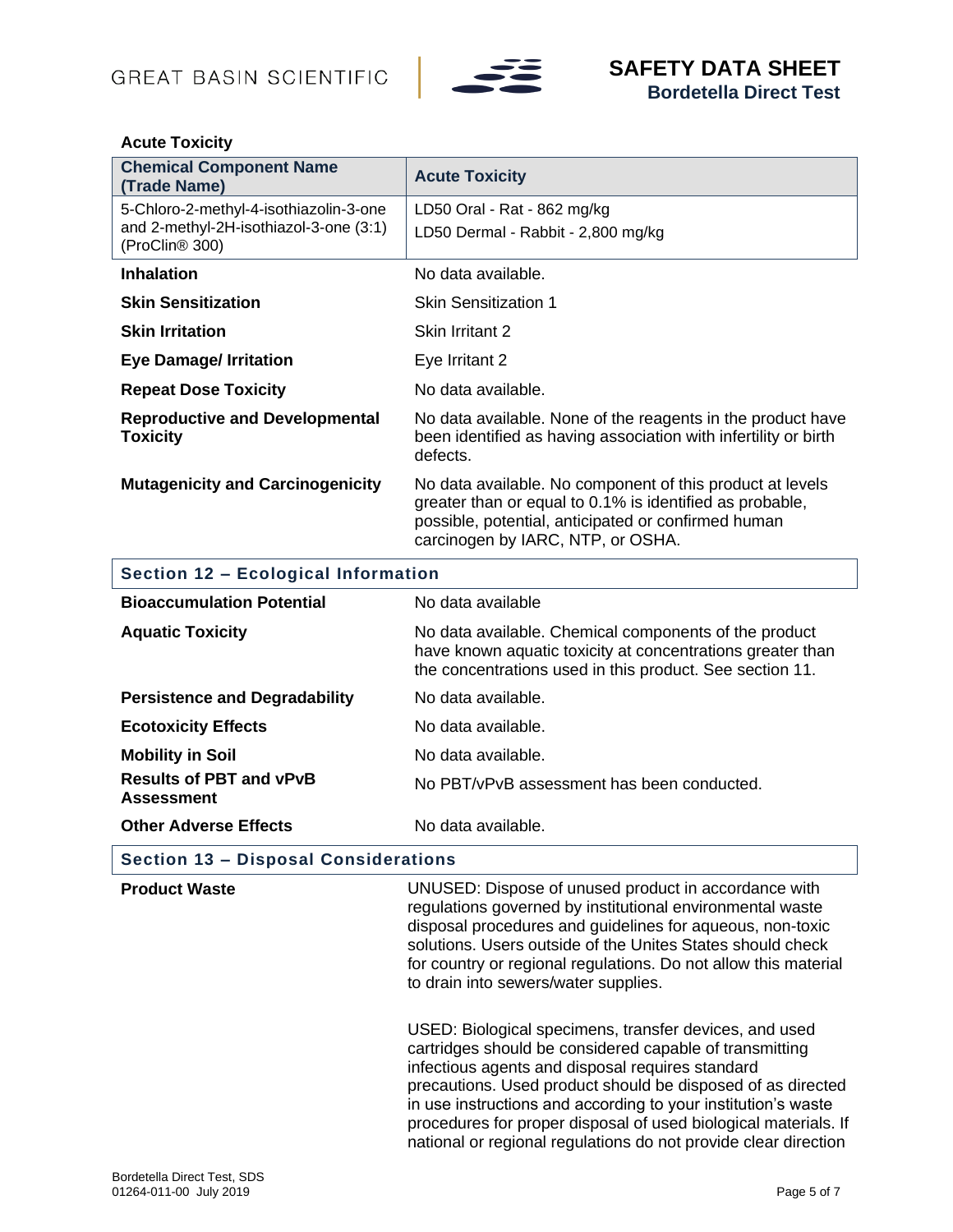

|                                                             | on proper disposal, biological specimens and used<br>cartridges should be disposed per WHO (World Health<br>Organization) medical waste handling and disposal<br>guidelines. Do not allow this material to drain into<br>sewers/water supplies. |
|-------------------------------------------------------------|-------------------------------------------------------------------------------------------------------------------------------------------------------------------------------------------------------------------------------------------------|
| <b>Packaging Waste</b>                                      | No special considerations. Dispose of packaging material in<br>accordance with regulations governed by institutional waste<br>disposal procedures.                                                                                              |
| <b>RCRA Series Wastes</b>                                   | None of the components in this product are RCRA U/P<br>Series Wastes.                                                                                                                                                                           |
| <b>Section 14 - Transport Information</b>                   |                                                                                                                                                                                                                                                 |
| <b>Proper Shipping</b>                                      | This product is not regulated as a hazardous material.                                                                                                                                                                                          |
| <b>Transport</b>                                            | Transport of this material should be done in compliance<br>with all federal, state and local regulations. This product has<br>been identified as regulated as dangerous goods by US<br>DOT, IMDG, or IATA.                                      |
| <b>UN Number</b>                                            | Not applicable.                                                                                                                                                                                                                                 |
| <b>UN Proper Shipping Name</b>                              | Not applicable.                                                                                                                                                                                                                                 |
| <b>Transport Hazard Classes and</b><br><b>Packing Group</b> | Not applicable.                                                                                                                                                                                                                                 |
| <b>Environmental Hazards</b>                                | Not identified.                                                                                                                                                                                                                                 |
| Section 15 - Regulatory Information                         |                                                                                                                                                                                                                                                 |
| <b>OSHA Hazardous</b>                                       | None identified.                                                                                                                                                                                                                                |
| <b>National Fire Protection Agency</b><br>(NFPA) Rating     | Not applicable.                                                                                                                                                                                                                                 |
| <b>WHMIS Classification</b>                                 | Not listed.                                                                                                                                                                                                                                     |
| <b>TSCA Status</b>                                          | Not listed.                                                                                                                                                                                                                                     |
| <b>SARA Section 302</b>                                     | No chemicals in this material are subject to the reporting<br>requirements of SARA Title III, Section 302.                                                                                                                                      |
| <b>SARA Section 313</b>                                     | Not listed. This material does not contain any chemical<br>components with known CAS numbers that exceed the<br>threshold (De Minimis) reporting levels established by SARA<br>Title III, Section 313.                                          |
| SARA Section 311/312                                        | Not listed.                                                                                                                                                                                                                                     |
| <b>Massachusetts Right to Know</b><br><b>Components</b>     | Not listed.                                                                                                                                                                                                                                     |
| <b>California Prop. 65 Components</b>                       | This product is not known to contain any chemicals known<br>to State of California to cause cancer, birth defects, or any<br>other reproductive harm.                                                                                           |
| Pennsylvania Right to Know<br><b>Components</b>             | Not listed.                                                                                                                                                                                                                                     |
| <b>New Jersey Right to Know</b><br><b>Components</b>        | Not listed.                                                                                                                                                                                                                                     |